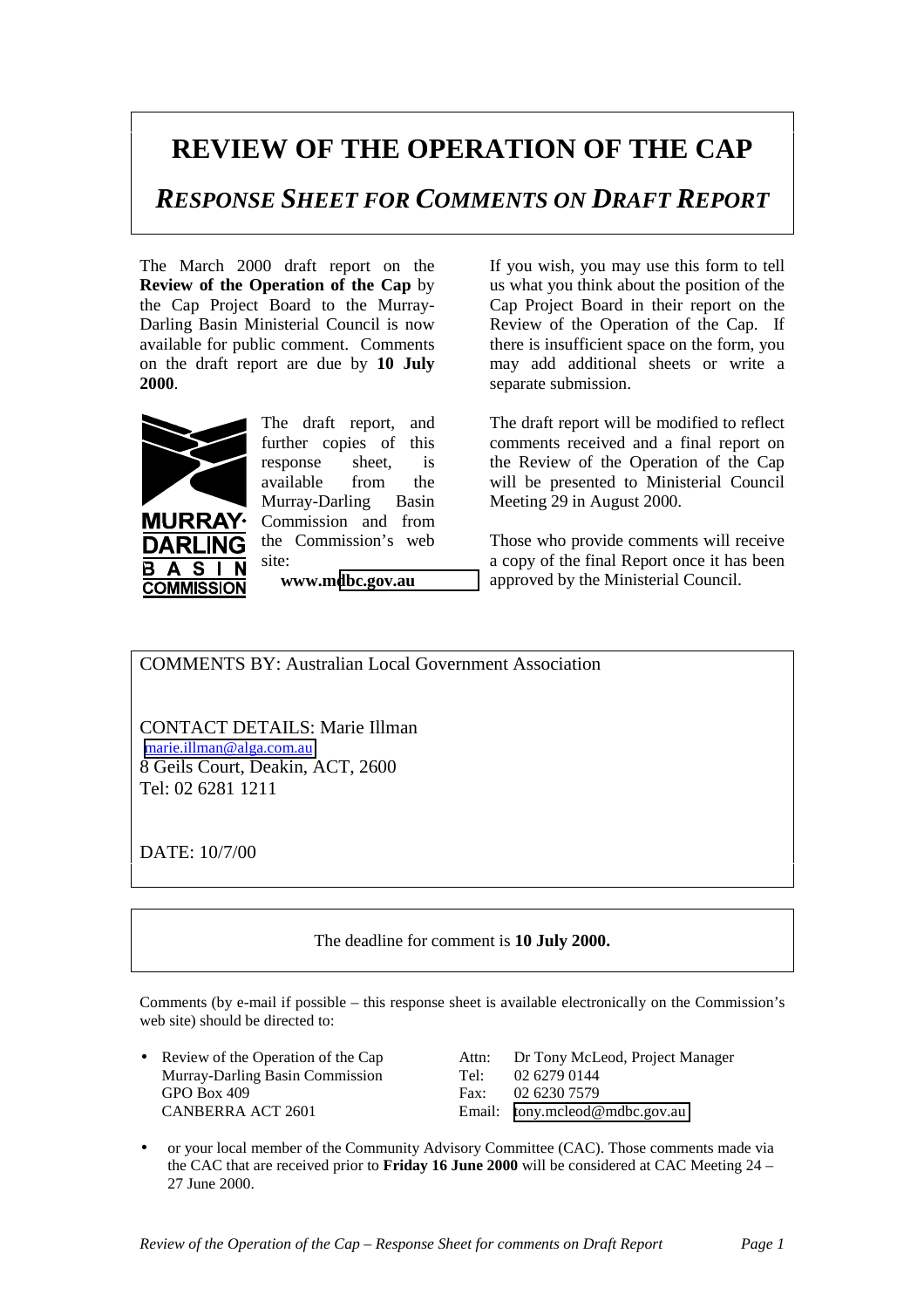|                                            | Cap Project Board Position                                      | Comment |
|--------------------------------------------|-----------------------------------------------------------------|---------|
|                                            | The Project Board has                                           | Agree   |
|                                            | concluded that the Cap has been                                 |         |
|                                            | an essential first step in                                      |         |
|                                            | providing for the environmental                                 |         |
|                                            | sustainability of the river system                              |         |
|                                            | of the Basin. Without the Cap,                                  |         |
|                                            | there would have been a<br>significantly increased risk that    |         |
|                                            | the environmental degradation                                   |         |
|                                            | of the river system of the                                      |         |
|                                            | Murray-Darling Basin would                                      |         |
|                                            | have been worse.                                                |         |
|                                            |                                                                 |         |
|                                            |                                                                 |         |
|                                            |                                                                 |         |
|                                            |                                                                 |         |
|                                            |                                                                 |         |
|                                            |                                                                 |         |
|                                            |                                                                 |         |
|                                            |                                                                 |         |
|                                            |                                                                 |         |
| <b>Ecological Sustainability of Rivers</b> |                                                                 |         |
|                                            | However, the Project Board has                                  | Agree   |
|                                            | concluded that there is<br>no<br>certainty that the Cap<br>on   |         |
|                                            | diversions at its current level                                 |         |
|                                            | represents a sustainable level of                               |         |
|                                            | diversions – the level at which it                              |         |
|                                            | is set being that which existed at                              |         |
|                                            | the time when it was decided to                                 |         |
|                                            | introduce a Cap. Further, the                                   |         |
|                                            | Project Board recommends that<br>as better information informs  |         |
|                                            | our management of the Basin's                                   |         |
|                                            | resources, the level at which the                               |         |
|                                            | Cap is set should continue to be                                |         |
|                                            | refined to reflect our increased                                |         |
|                                            | understanding. It is likely that                                |         |
|                                            | such refinements may lead to                                    |         |
|                                            | the lowering of the level of the                                |         |
|                                            | Cap in some valleys. Indeed,<br>some jurisdictions have already |         |
|                                            | increased the<br>environment's                                  |         |
|                                            | share, via access restrictions in                               |         |
|                                            | addition to that required by the                                |         |
|                                            | Cap, as part of their longer-term                               |         |
|                                            | direction of improved water                                     |         |
|                                            | management.                                                     |         |
|                                            |                                                                 |         |
|                                            |                                                                 |         |
|                                            |                                                                 |         |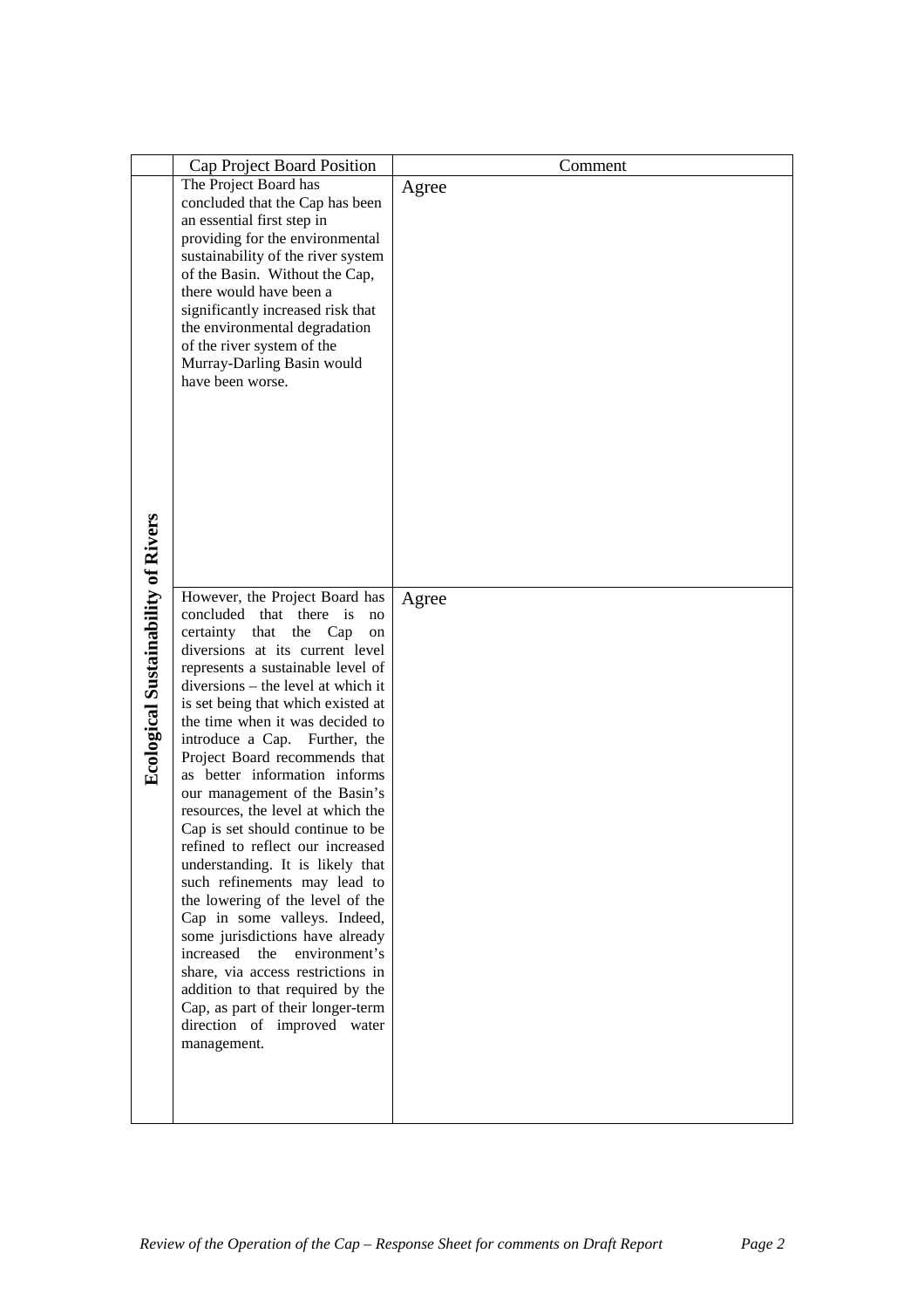|                                    | Cap Project Board Position                                                                                                                                                                                                                                                                                                                                                                                                              | Comment                                                                                                                                                                                                                                         |
|------------------------------------|-----------------------------------------------------------------------------------------------------------------------------------------------------------------------------------------------------------------------------------------------------------------------------------------------------------------------------------------------------------------------------------------------------------------------------------------|-------------------------------------------------------------------------------------------------------------------------------------------------------------------------------------------------------------------------------------------------|
|                                    | The Project Board considers<br>that there is compelling<br>evidence that the Cap has<br>already delivered significant<br>economic and social benefits to<br>the Basin community and that<br>the net benefit will increase over<br>time.                                                                                                                                                                                                 | Agree                                                                                                                                                                                                                                           |
|                                    | The results of research<br>conducted for the Review make<br>it clear that, in the absence of<br>the Cap, the erosion of security<br>of supply for irrigators and other<br>users would have been<br>significant. These analyses<br>were performed on several<br>systems across the Basin<br>reflecting diverse agricultural<br>practices and climatic<br>conditions.                                                                     | Agree – However, the 'environment' should be<br>included as a 'user' as well.                                                                                                                                                                   |
| <b>Economic and Social Impacts</b> | Through guaranteeing security<br>of water supply at the valley<br>level, the Project Board views<br>the Cap as having provided a<br>more certain climate for long-<br>term investment and<br>development, particularly in<br>high value agriculture and value<br>adding processing, as well as<br>providing benefits to the<br>environment.                                                                                             | Not necessarily – with tradeable water rights, and<br>the review of the cap, long-term investment is not<br>certain, especially in the context of continuing<br>environmental degradation and the subsequent<br>effects on the Basin community. |
|                                    | The Project Board considers<br>that the Cap has provided a<br>mechanism for restraining, in an<br>orderly fashion, growth in<br>diversions while enabling<br>economic development to<br>proceed.                                                                                                                                                                                                                                        | Agree                                                                                                                                                                                                                                           |
|                                    | The Project Board recognises<br>that this strong positive<br>conclusion will not be the<br>perception of every stakeholder<br>in the Basin. However, the<br>Project Board concludes that the<br>overall benefit of the Cap,<br>especially from ensuring<br>security of supply at a valley<br>level and providing an<br>environment within which water<br>trading and related reforms<br>could be developed, has been a<br>positive one. | Agree                                                                                                                                                                                                                                           |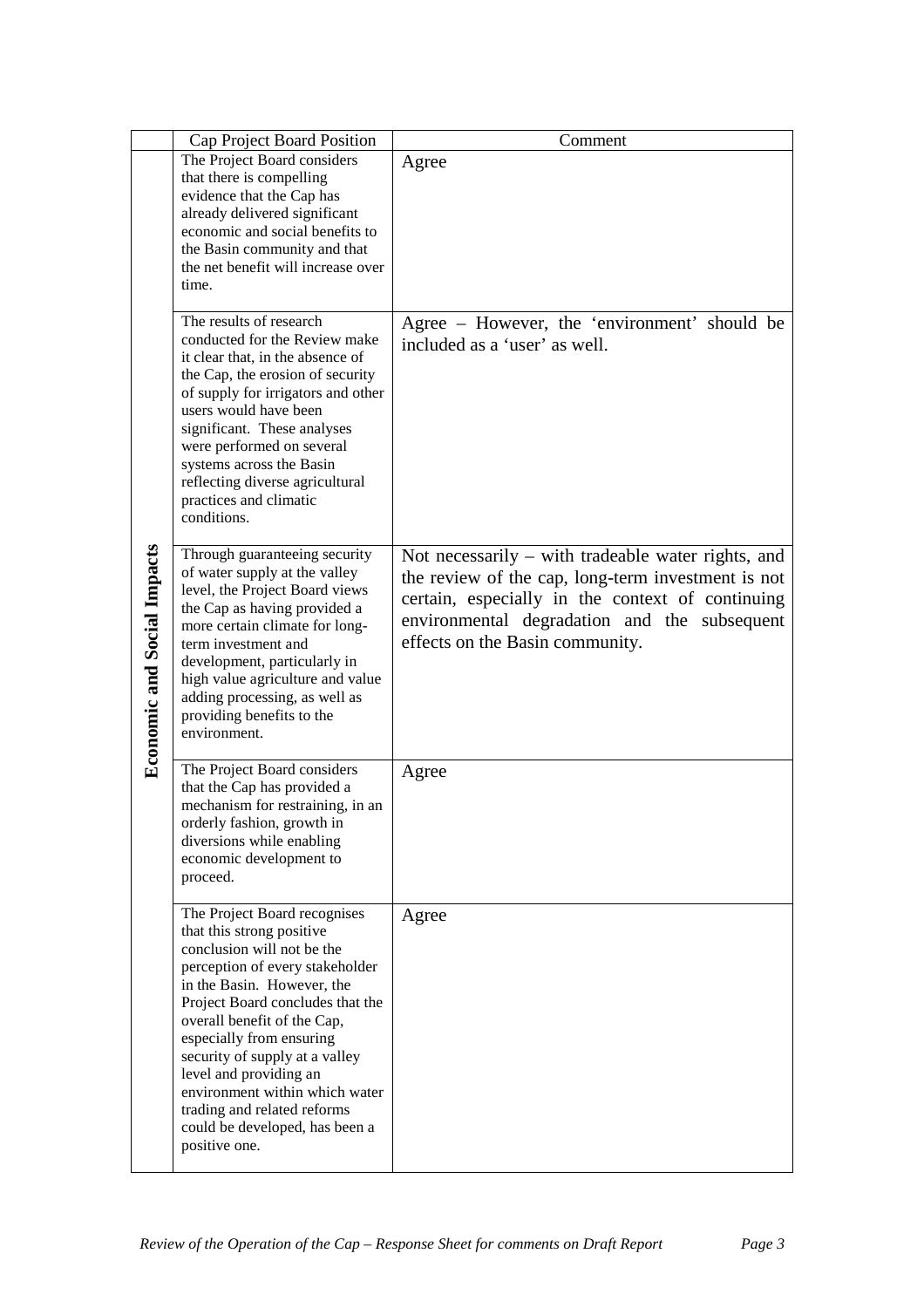|  |        | Cap Project Board Position                                          | Comment                                               |
|--|--------|---------------------------------------------------------------------|-------------------------------------------------------|
|  |        | The Project Board identified                                        | Agree -                                               |
|  |        | several equity issues (notably                                      |                                                       |
|  |        | Cap arrangements for                                                |                                                       |
|  |        | Queensland and the ACT) of                                          |                                                       |
|  |        | longstanding duration that                                          |                                                       |
|  |        | require urgent resolution. In                                       |                                                       |
|  |        | addition there are several more                                     |                                                       |
|  |        | recently identified equity issues<br>(floodplain and overland flows |                                                       |
|  |        | and diversions, farm dams and                                       |                                                       |
|  |        | tree plantations) also requiring                                    |                                                       |
|  |        | attention. The effective                                            |                                                       |
|  |        | management of these issues will                                     |                                                       |
|  |        | necessitate a total catchment                                       |                                                       |
|  |        | management approach to water                                        |                                                       |
|  |        | management that embraces both                                       |                                                       |
|  |        | surface and groundwater                                             |                                                       |
|  |        | resources.                                                          |                                                       |
|  |        |                                                                     |                                                       |
|  |        | The Project Board focused on                                        | Agree – However, the involvement of local             |
|  |        | equity issues arising from the                                      |                                                       |
|  |        | implementation of the Cap                                           | government with the relevant State jurisdiction, in   |
|  |        | between jurisdictions and                                           | the resolution of license entitlements is a necessary |
|  |        | between river valleys within                                        | process to harmonise the progression of 'total        |
|  | Equity | States. In several cases, the                                       | catchment management'.                                |
|  |        | submissions received by the                                         |                                                       |
|  |        | Review of the Operation of the                                      |                                                       |
|  |        | Cap raised equity issues that are<br>about the details of           |                                                       |
|  |        | implementation within valleys                                       |                                                       |
|  |        | which are outside the                                               |                                                       |
|  |        | jurisdiction of the Murray-                                         |                                                       |
|  |        | Darling Basin Commission and                                        |                                                       |
|  |        | Ministerial Council processes.                                      |                                                       |
|  |        | The vast majority of such issues                                    |                                                       |
|  |        | related to the recognition of                                       |                                                       |
|  |        | licensed entitlement versus                                         |                                                       |
|  |        | history of use, specifically in                                     |                                                       |
|  |        | New South Wales (the<br>"sleeper/dozer" issue). Such                |                                                       |
|  |        | issues need to be dealt with by                                     |                                                       |
|  |        | the particular jurisdiction                                         |                                                       |
|  |        | concerned. In order that all                                        |                                                       |
|  |        | submissions receive appropriate                                     |                                                       |
|  |        | attention, these submissions and                                    |                                                       |
|  |        | that of the CAC have been                                           |                                                       |
|  |        | referred to the appropriate                                         |                                                       |
|  |        | Government for consideration                                        |                                                       |
|  |        | and reply.                                                          |                                                       |
|  |        |                                                                     |                                                       |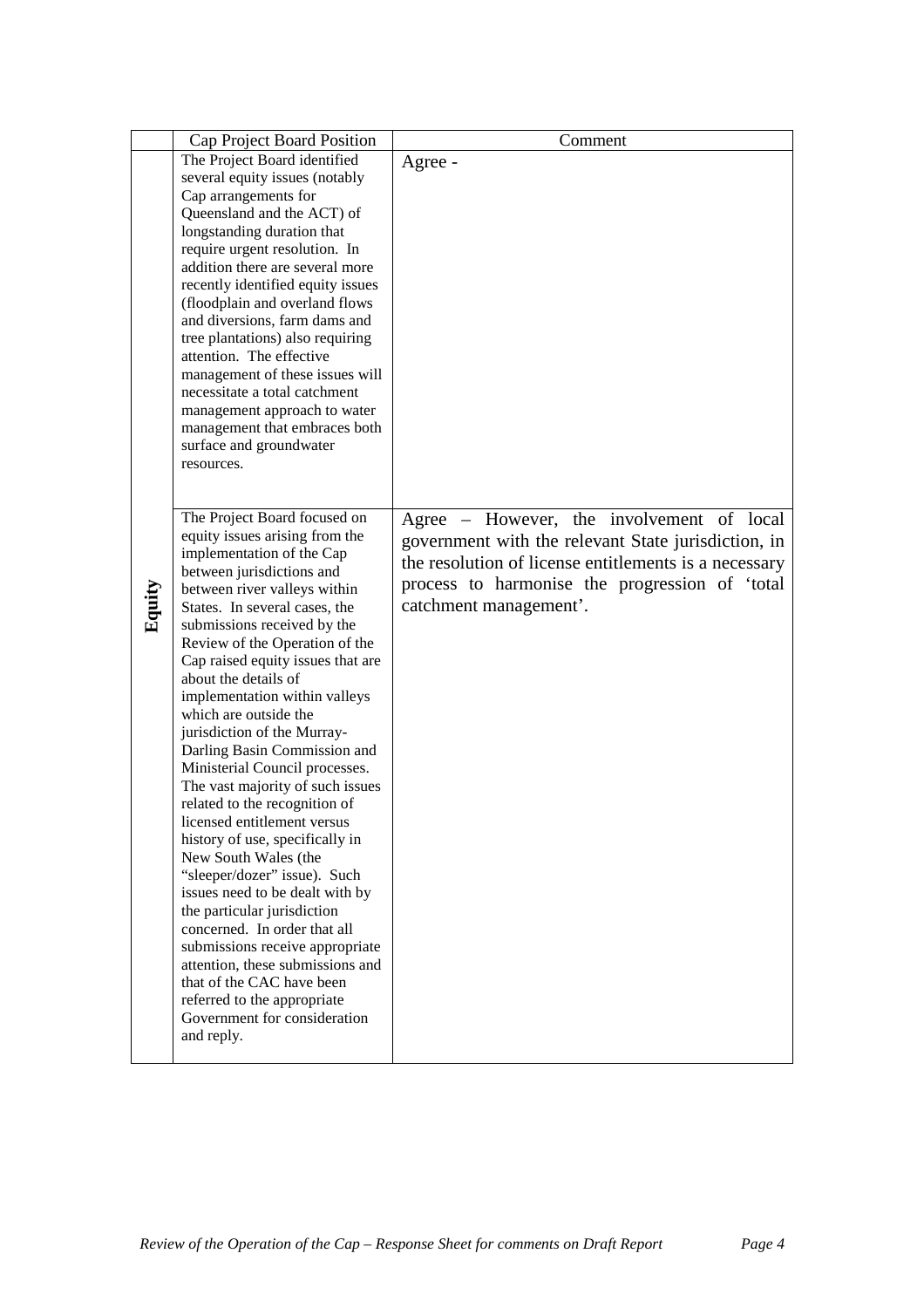|                               | Cap Project Board Position                                                                                                                                                                                                                                                                                                                                                                                                                                                                                                                    | Comment                                       |
|-------------------------------|-----------------------------------------------------------------------------------------------------------------------------------------------------------------------------------------------------------------------------------------------------------------------------------------------------------------------------------------------------------------------------------------------------------------------------------------------------------------------------------------------------------------------------------------------|-----------------------------------------------|
|                               | The work of the Independent                                                                                                                                                                                                                                                                                                                                                                                                                                                                                                                   | Agree                                         |
|                               | Audit Group (IAG) on the                                                                                                                                                                                                                                                                                                                                                                                                                                                                                                                      |                                               |
|                               | ongoing implementation of the<br>Cap and compliance of actual                                                                                                                                                                                                                                                                                                                                                                                                                                                                                 |                                               |
|                               | diversions with Cap target                                                                                                                                                                                                                                                                                                                                                                                                                                                                                                                    |                                               |
|                               | diversions has provided a clear                                                                                                                                                                                                                                                                                                                                                                                                                                                                                                               |                                               |
|                               | direction for the finalisation of                                                                                                                                                                                                                                                                                                                                                                                                                                                                                                             |                                               |
|                               | the implementation phase of the                                                                                                                                                                                                                                                                                                                                                                                                                                                                                                               |                                               |
|                               | Cap. The Project Board                                                                                                                                                                                                                                                                                                                                                                                                                                                                                                                        |                                               |
|                               | generally supports the IAG<br>recommendations.                                                                                                                                                                                                                                                                                                                                                                                                                                                                                                |                                               |
|                               |                                                                                                                                                                                                                                                                                                                                                                                                                                                                                                                                               |                                               |
|                               |                                                                                                                                                                                                                                                                                                                                                                                                                                                                                                                                               |                                               |
|                               |                                                                                                                                                                                                                                                                                                                                                                                                                                                                                                                                               |                                               |
|                               |                                                                                                                                                                                                                                                                                                                                                                                                                                                                                                                                               |                                               |
|                               | Significantly, effective                                                                                                                                                                                                                                                                                                                                                                                                                                                                                                                      | Agree                                         |
|                               | compliance tools (computer                                                                                                                                                                                                                                                                                                                                                                                                                                                                                                                    |                                               |
|                               | simulation models used to                                                                                                                                                                                                                                                                                                                                                                                                                                                                                                                     |                                               |
|                               | determine Cap target diversions)                                                                                                                                                                                                                                                                                                                                                                                                                                                                                                              |                                               |
|                               | have not yet been developed and<br>the Project Board recommends                                                                                                                                                                                                                                                                                                                                                                                                                                                                               |                                               |
|                               | that a high priority be given to                                                                                                                                                                                                                                                                                                                                                                                                                                                                                                              |                                               |
|                               | the finalisation of these models.                                                                                                                                                                                                                                                                                                                                                                                                                                                                                                             |                                               |
|                               |                                                                                                                                                                                                                                                                                                                                                                                                                                                                                                                                               |                                               |
|                               |                                                                                                                                                                                                                                                                                                                                                                                                                                                                                                                                               |                                               |
|                               |                                                                                                                                                                                                                                                                                                                                                                                                                                                                                                                                               |                                               |
| Implementation and Compliance | The Review has found that<br>Victoria and South Australia<br>have complied with the Cap,<br>while Queensland and ACT are<br>yet to complete the<br>establishment of their respective<br>Caps. Nevertheless, it is<br>apparent that in Queensland<br>there has been significant<br>growth in storage which will<br>impact on the water available<br>for alternative consumptive and<br>environmental uses. In New<br>South Wales, the Cap has been<br>breached in the Barwon-Darling<br>system, with other valleys being<br>within Cap limits. | Agree, according to the information reported. |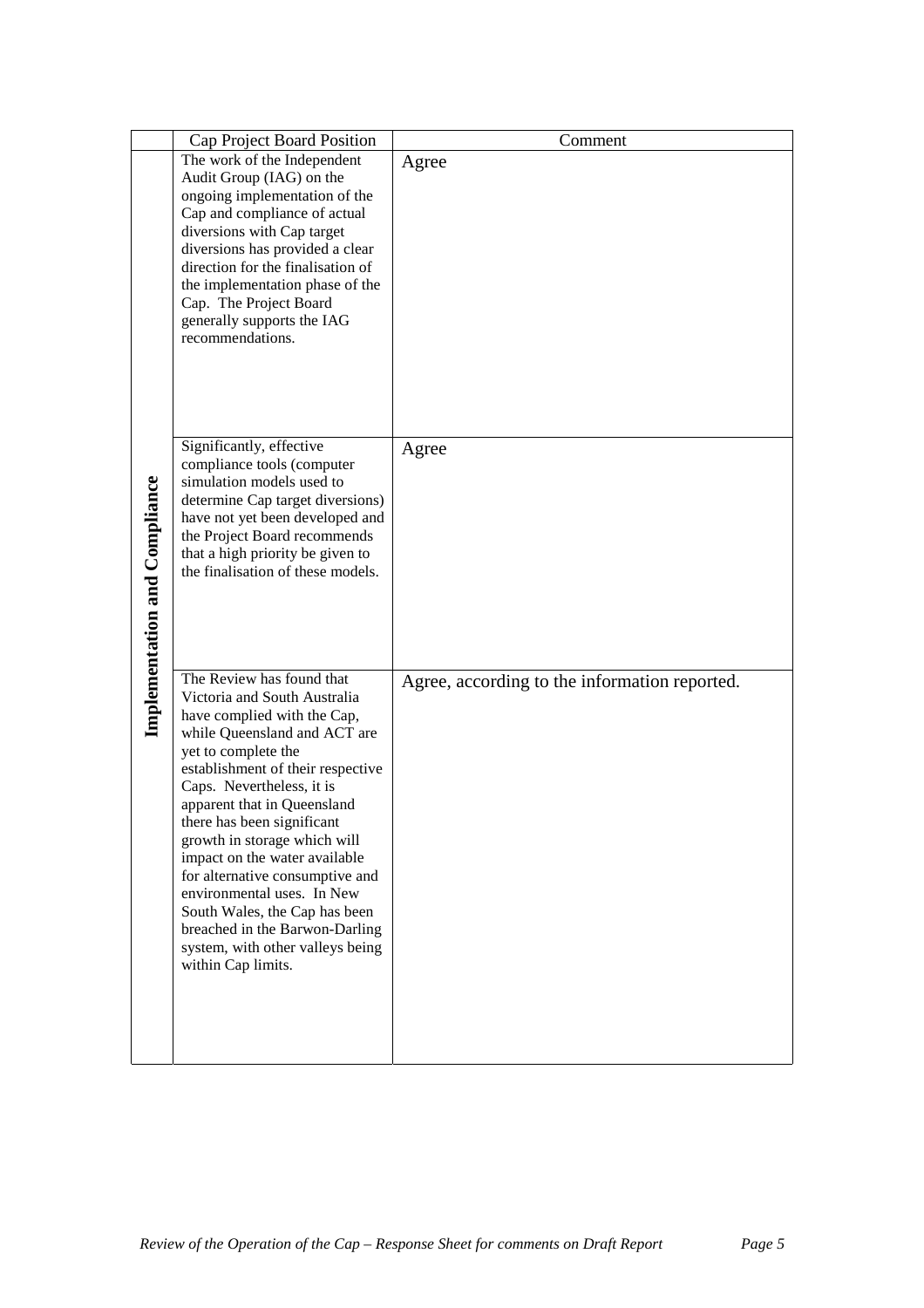|                                              | Cap Project Board Position                                                                                                                                                                                                                                                                                                                                             | Comment                                                                                                                                                                         |
|----------------------------------------------|------------------------------------------------------------------------------------------------------------------------------------------------------------------------------------------------------------------------------------------------------------------------------------------------------------------------------------------------------------------------|---------------------------------------------------------------------------------------------------------------------------------------------------------------------------------|
|                                              | The most important challenge in<br>Cap implementation is to<br>finalise the arrangements under<br>"Schedule $F - Cap$ on<br>Diversions" to the Murray-<br>Darling Basin Agreement. This<br>schedule is the primary tool for<br>defining Cap arrangements<br>especially those concerned with<br>assessing compliance and its<br>consequences.                           | Agree                                                                                                                                                                           |
| dule F to the Murray-Darling Basin Agreement | With the intent of improving the<br>operation of the Cap through the<br>development of fair and<br>meaningful compliance<br>arrangements, the Project Board<br>invites comments on the<br>following modifications to<br>Schedule F which have been<br>recommended by the IAG:<br>Removal of references to<br>end-of-valley flows as a<br>method for Cap<br>compliance. |                                                                                                                                                                                 |
| Sch                                          | Arrangements for remedial<br>$\bullet$<br>actions in the case of Cap<br>exceedence. The<br>recommendation of the<br>IAG is that States be<br>required "to ensure that<br>cumulative diversions are<br>brought back into balance<br>with the cap".<br>re-setting the                                                                                                    | Agree, but a timeframe must be defined and the<br>flow should be brought back into balance when the<br>most ecological/environmental benefits for the<br>rivers can be accrued. |
|                                              | commencement date for<br>accounting for diversions<br>under the Cap to start with<br>the 2000/01 water year.                                                                                                                                                                                                                                                           |                                                                                                                                                                                 |